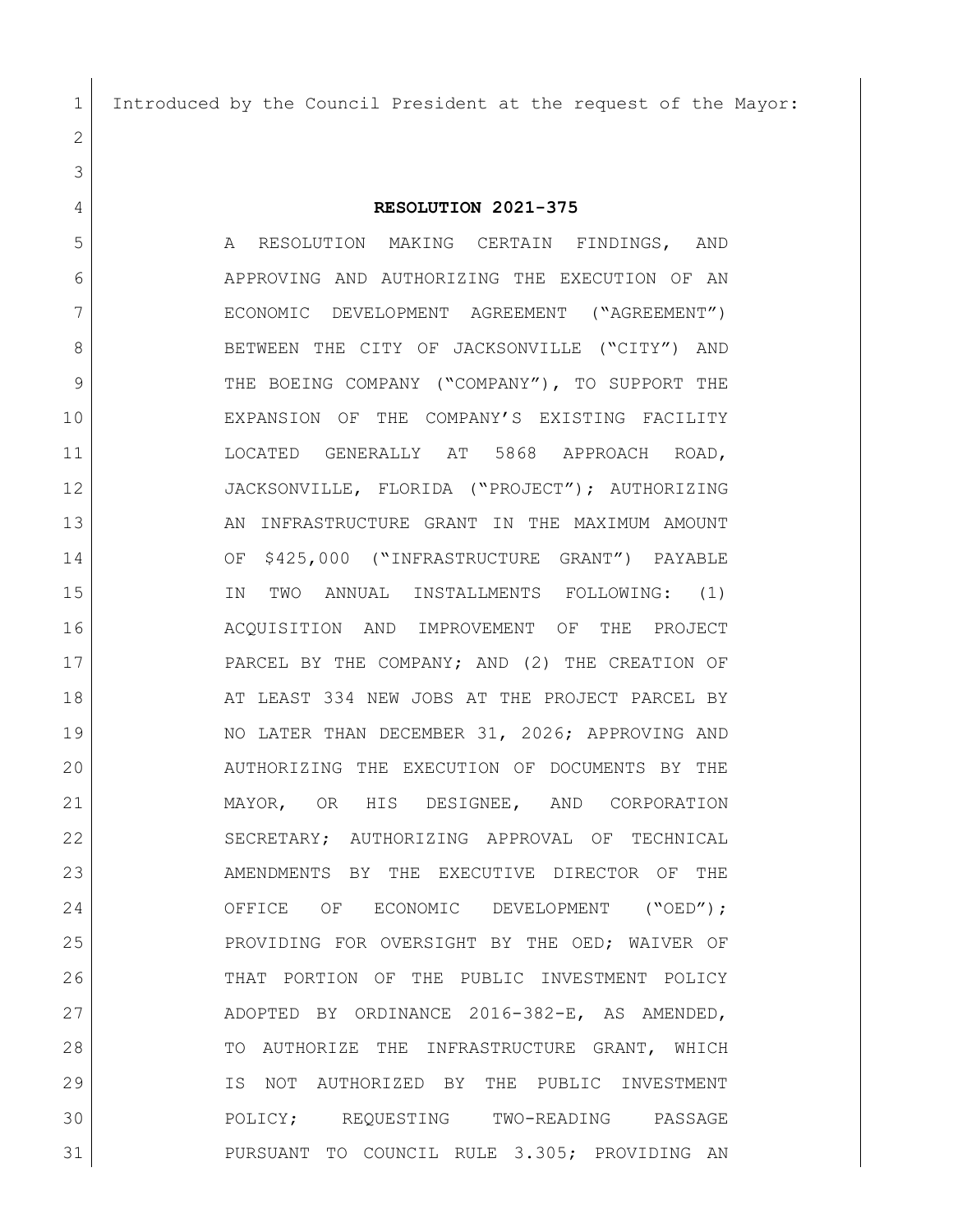## 1 EFFECTIVE DATE.

 **WHEREAS**, The Boeing Company (the "Company") has committed to expand its existing facility at Cecil Airport by leasing an additional 373,000 square feet of hangar, offices and support space for its operations and create 334 new jobs with an average annual salary of \$65,000 in connection therewith, with an anticipated private capital investment of \$116,500,000 (the "Project"), all as further described in the Project Summary attached hereto as **Exhibit 1** and incorporated herein by this reference; and

 **WHEREAS**, the City wishes to support the Project by providing a \$425,000 Infrastructure Grant to the Company payable after completion of the improvements and creation of 334 new jobs in compliance with the terms and conditions of the Economic Development Agreement ("Agreement") to be entered into between the 16 City and the Company; and

 **WHEREAS**, for the reasons more fully described in the Project Summary, the payment of the Infrastructure Grant in such amounts 19 serves a paramount public purpose; and

 **WHEREAS**, the OED has reviewed the application submitted by the 21 Company for community development; and, together with representatives of the City, negotiated the Agreement. 23 Accordingly, based upon the contents of the Agreement, it has been determined that the Agreement and the uses contemplated therein to be in the public interest, and that the public actions and financial assistance contemplated in the Agreement take into account and give consideration to the long-term public interests 28 and public interest benefits to be achieved by the City; and

 **WHEREAS**, the Company has requested the City to enter into an agreement in substantially the form placed **On File** with the Legislative Services Division; now therefore,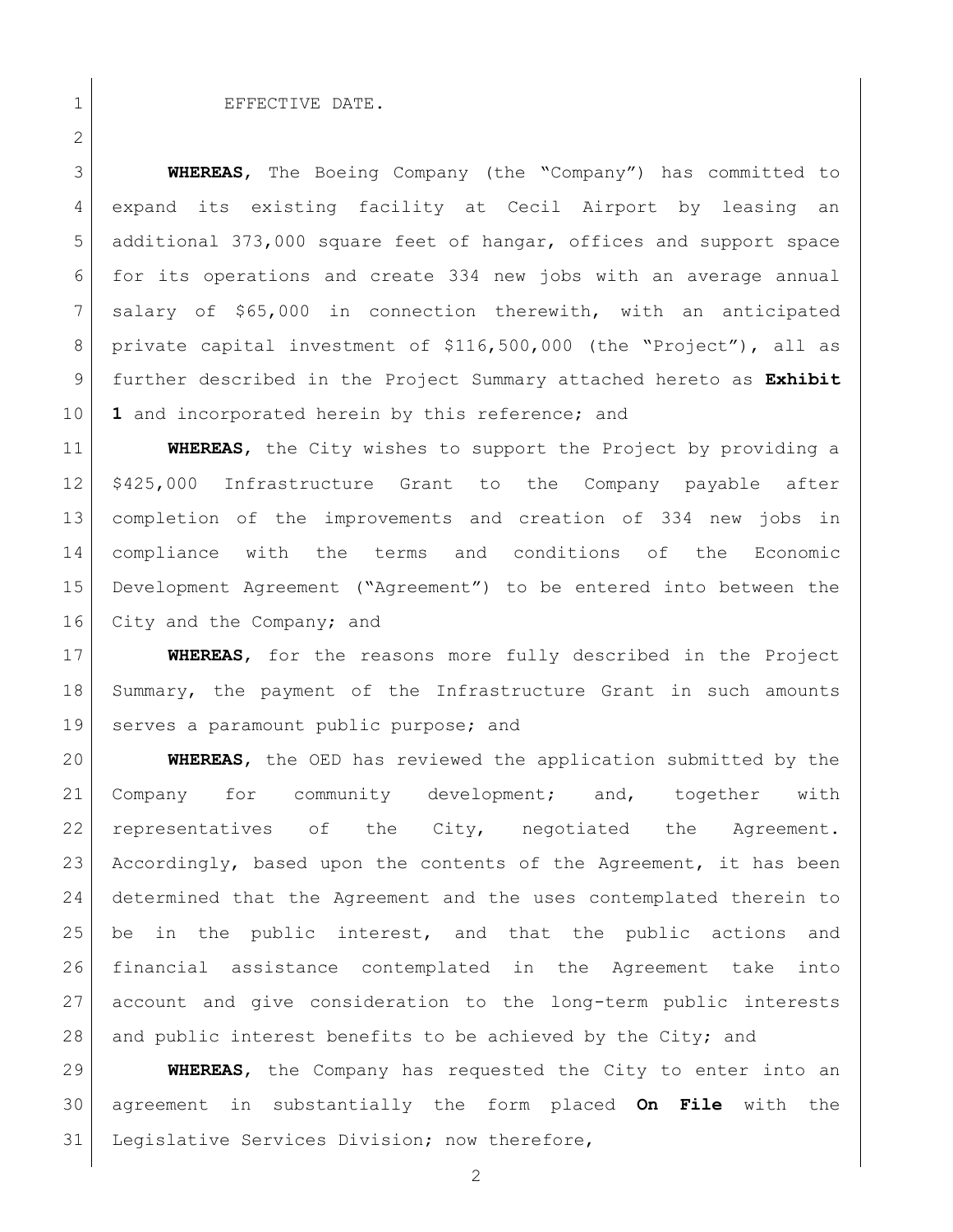**BE IT RESOLVED** by the Council of the City of Jacksonville:

 **Section 1. Findings.** It is hereby ascertained, 3 determined, found and declared as follows:

(a) The recitals set forth herein are true and correct.

 (b) The location of the Company's Project in Jacksonville, Florida, is more particularly described in the Agreement. The Project will promote and further the public and municipal purposes 8 of the City.

 (c) Enhancement of the City's tax base and revenues, are matters of State and City policy and State and City concern in order that the State and its counties and municipalities, including the City, shall not continue to be endangered by unemployment, underemployment, economic recession, poverty, crime and disease, and consume an excessive proportion of the State and City revenues because of the extra services required for police, fire, accident, health care, elderly care, charity care, hospitalization, public housing and housing assistance, and other forms of public 18 | protection, services and facilities.

 (d) The provision of the City's assistance as identified in the Agreement is necessary and appropriate to make the Project feasible; and the City's assistance is reasonable and not excessive, taking into account the needs of the Company to make the Project economically and financially feasible, and the extent of 24 the public benefits expected to be derived from the Project, and 25 | taking into account all other forms of assistance available.

 (e) The Company is qualified to carry out and complete the construction and equipping of the Project, in accordance with the Agreement.

 (f) The authorizations provided by this Resolution are for public uses and purposes for which the City may use its powers as a county, municipality and as a political subdivision of the State of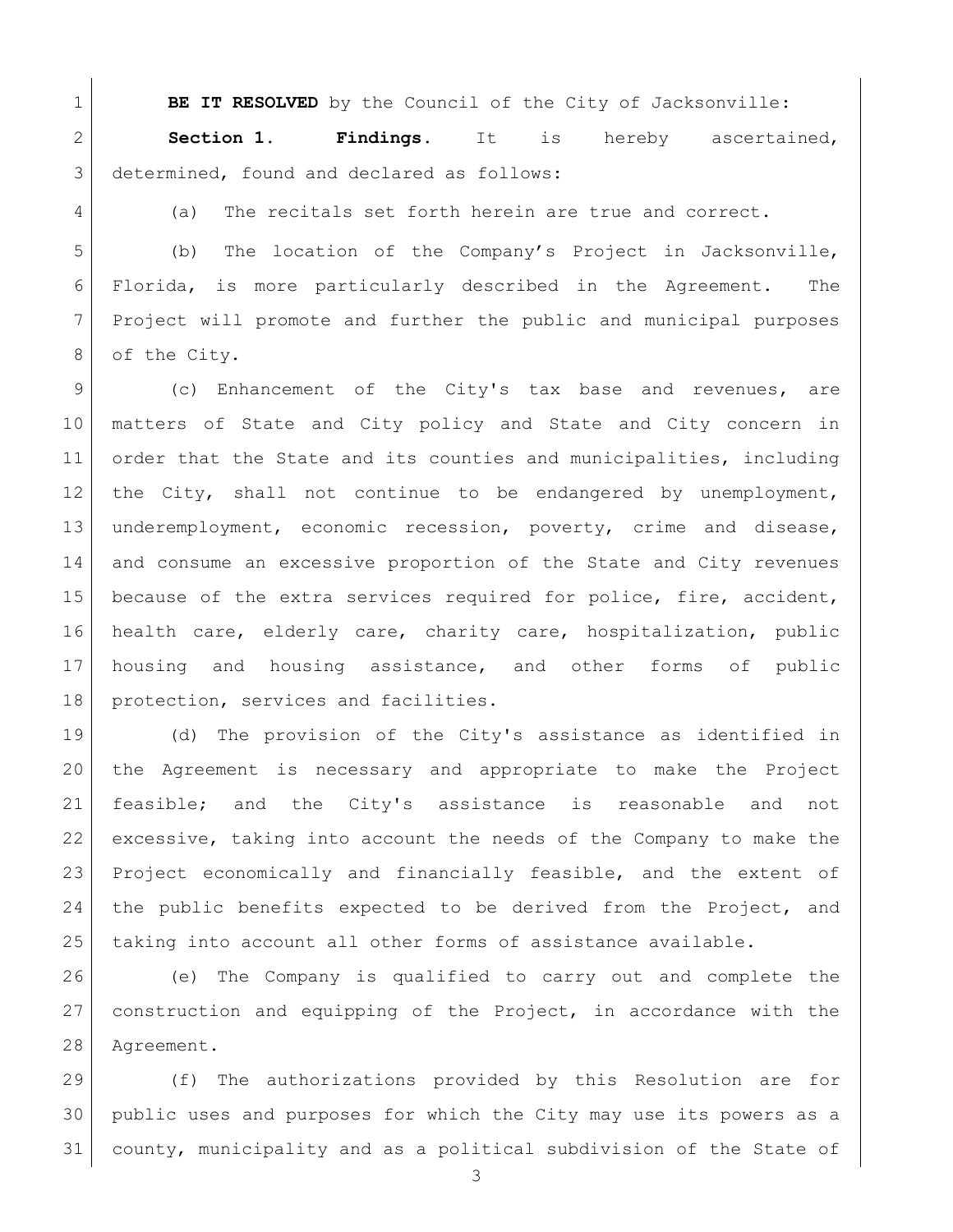Florida and may expend public funds, and the necessity in the 2 public interest for the provisions herein enacted is hereby 3 declared as a matter of legislative determination.

 (g) This Resolution is adopted pursuant to the provisions of Chapters 163, 166 and 125, Florida Statutes, as amended, the City's Charter, and other applicable provisions of law.

 **Section 2. Economic Development Agreement Approved.** There is hereby approved, and the Mayor and Corporation Secretary are authorized to execute and deliver, for and on behalf of the 10 City, an agreement between the City and the Company, substantially in the form placed **On File** with the Legislative Services Division (with such "technical" changes as herein authorized), for the purpose of implementing the recommendations of the OED, as are further described in the Project Summary attached hereto as **Exhibit 1**.

16 The Agreement may include such additions, deletions and changes as may be reasonable, necessary and incidental for carrying 18 out the purposes thereof, as may be acceptable to the Mayor, or his designee, with such inclusion and acceptance being evidenced by execution of the Agreement by the Mayor or his designee. No modification to the Agreement may increase the financial obligations or the liability of the City and any such modification shall be technical only and shall be subject to appropriate legal 24 review and approval of the General Counsel, or his or her designee, and all other appropriate action required by law. "Technical" is herein defined as including, but not limited to, changes in legal descriptions and surveys, descriptions of infrastructure improvements and/or any road project, ingress and egress, easements and rights of way, performance schedules (provided that no performance schedule may be extended for more than one year without City Council approval) design standards, access and site plan,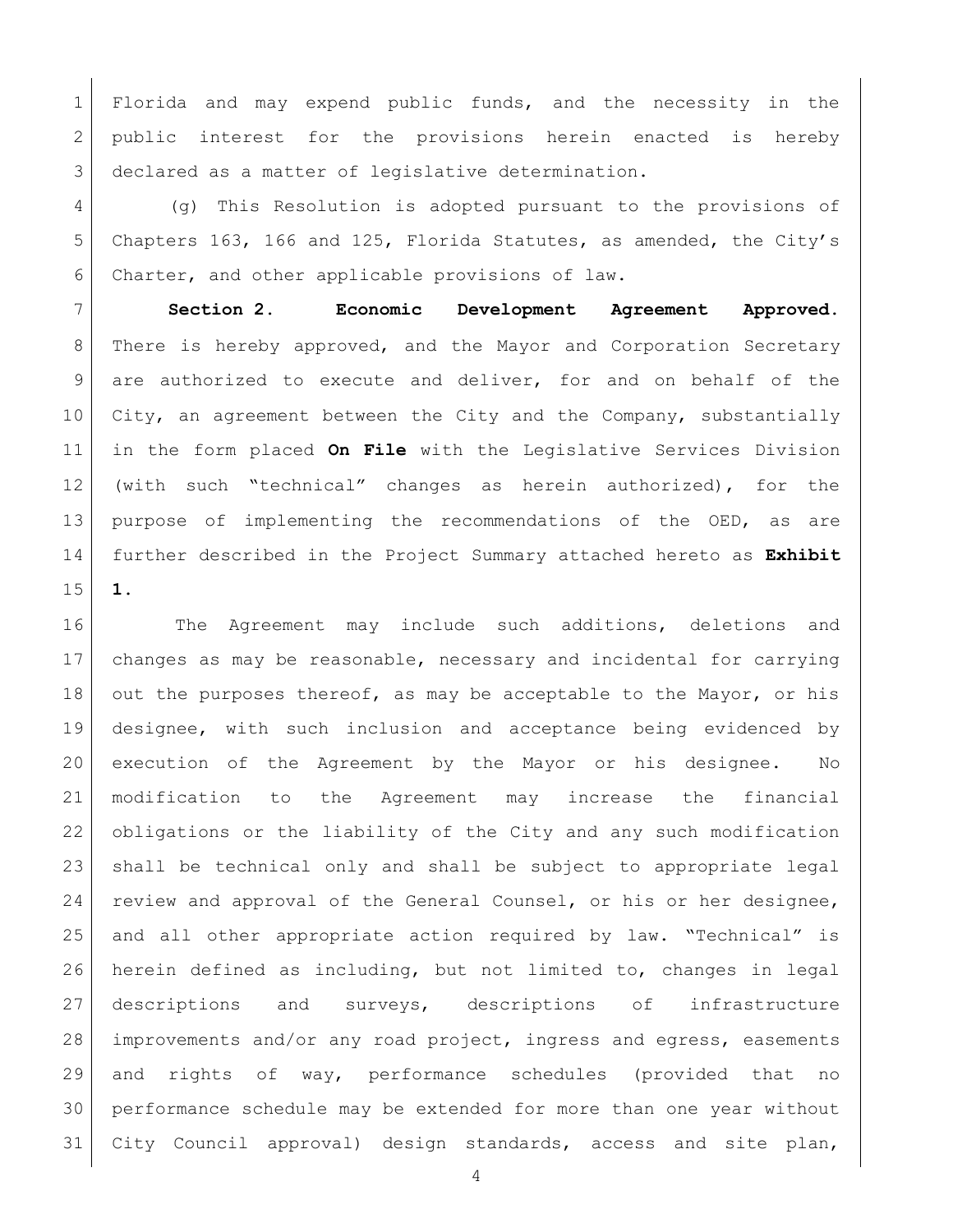which have no financial impact.

 **Section 3. Designation of Authorized Official/OED Contract Monitor.** The Mayor is designated as the authorized official of the City for the purpose of executing and delivering any contracts and documents and furnishing such information, data and documents for the Agreement and related documents as may be required and otherwise to act as the authorized official of the City in connection with the Agreement, and is further authorized to designate one or more other officials of the City to exercise any of the foregoing authorizations and to furnish or cause to be furnished such information and take or cause to be taken such action as may be necessary to enable the City to implement the Agreement according to its terms. The OED is hereby required to administer and monitor the Agreement and to handle the City's responsibilities thereunder, including the City's responsibilities under such Agreement working with and supported by all relevant 17 | City departments.

 **Section 4. Further Authorizations.** The Mayor, or his designee, and the Corporation Secretary, are hereby authorized to execute and deliver the Agreement and all other contracts and documents and otherwise take all necessary action in connection therewith and herewith. The Executive Director of the OED, as contract administrator, is authorized to negotiate and execute all necessary changes and amendments to the Agreement and other contracts and documents, to effectuate the purposes of this Resolution, without further Council action, provided such changes and amendments are limited to amendments that are technical in nature (as described in Section 2 hereof), and further provided that all such amendments shall be subject to appropriate legal review and approval by the General Counsel, or his or her designee, and all other appropriate official action required by law.